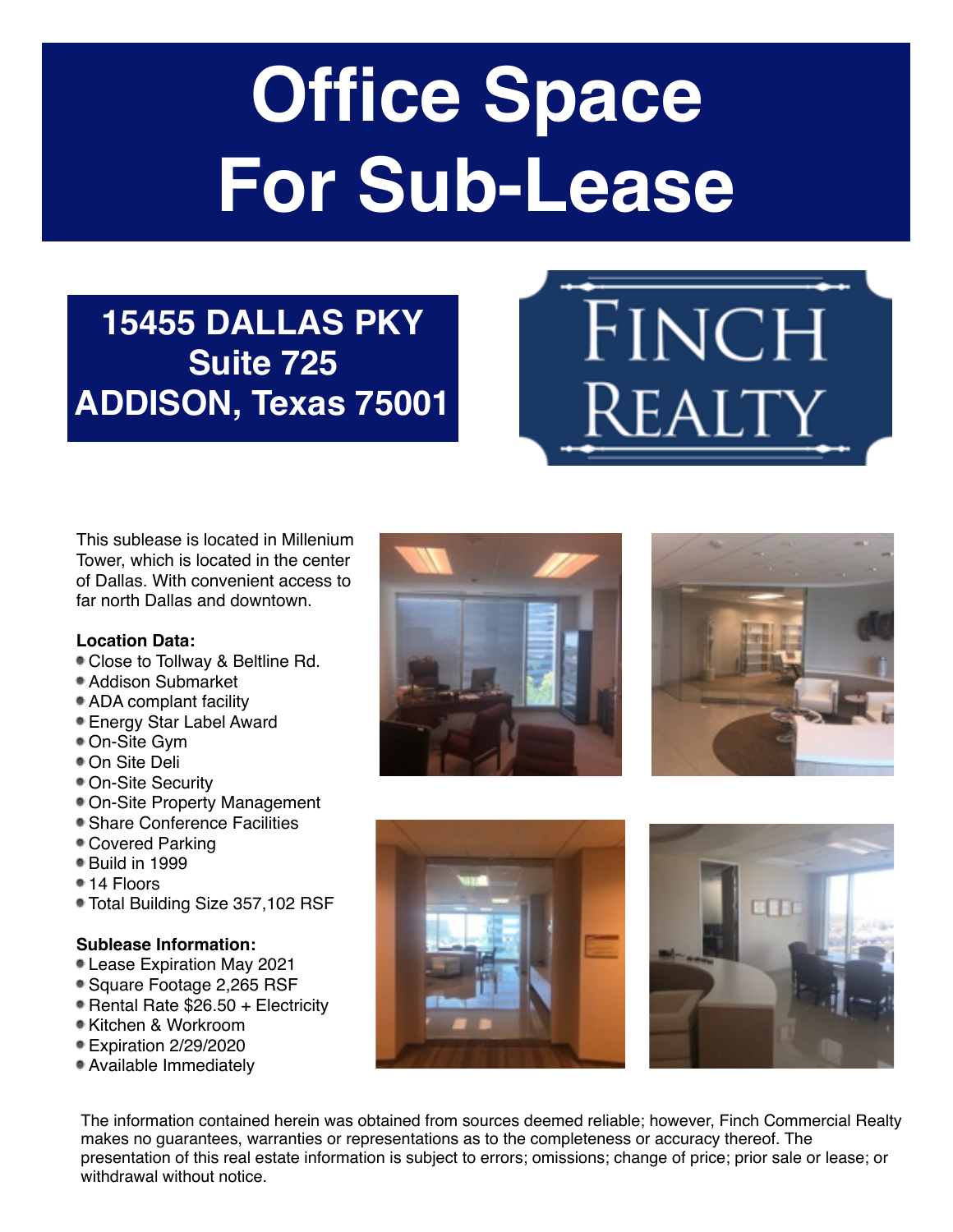

Suite 725 - 2,265 rentable square feet<br>in accordance with 2010 BOMA standards

The information contained herein was obtained from sources deemed reliable; however, Finch Commercial Realty makes no guarantees, warranties or representations as to the completeness or accuracy thereof. The presentation of this real estate information is subject to errors; omissions; change of price; prior sale or lease; or withdrawal without notice.